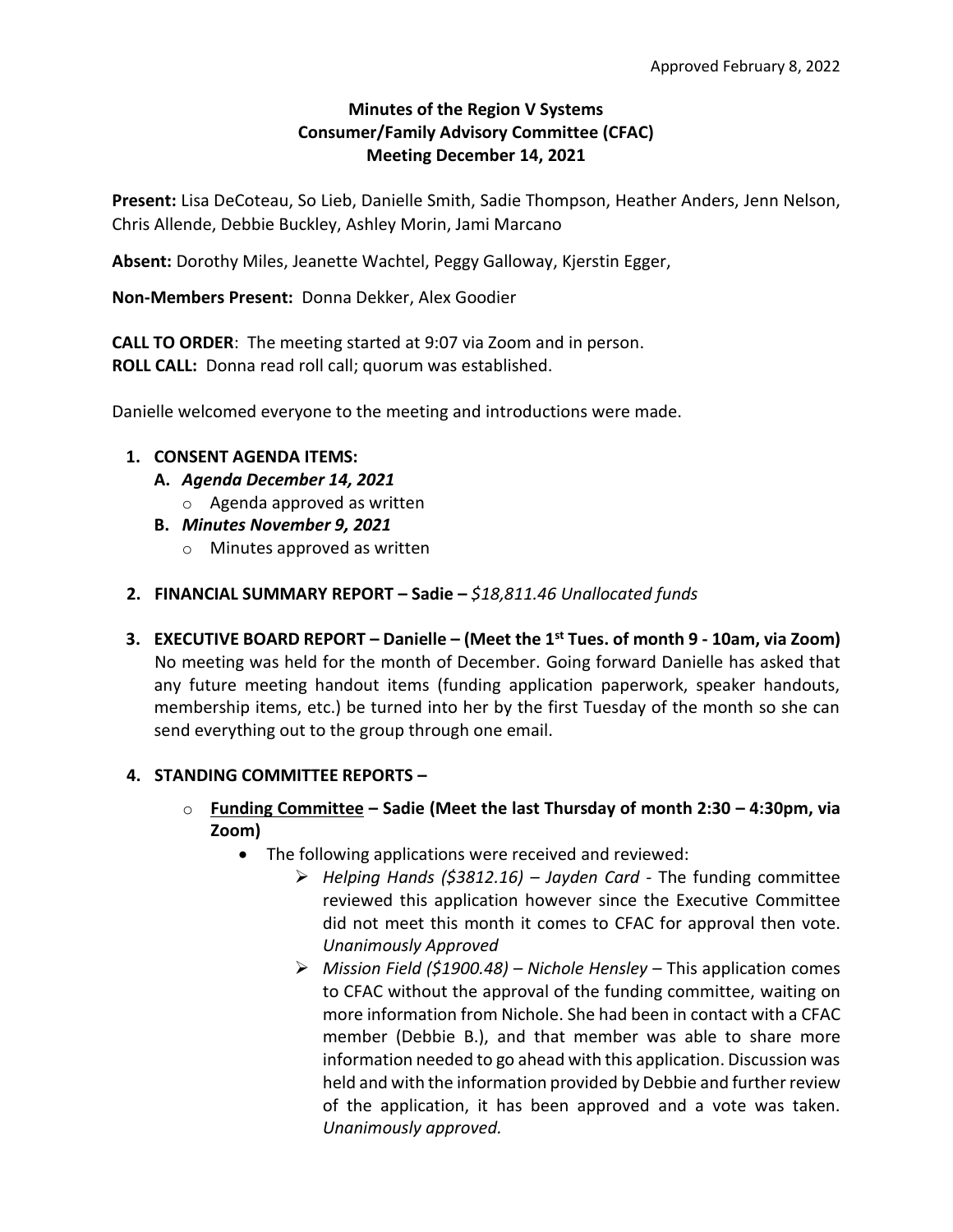o **Membership & Communications Committee – (So) (Meet the last Tues. of month 9:30 – 10:30am, via Zoom)** Membership team met on November 23rd .

## *Meeting recap:*

- Newsletter discussion:
	- $\triangleright$  November issue was for review, then final review. It was emailed to 156 recipients with 77 opened, 3 bounced and 1 unsubscribe. Chris is watching activity to get an idea of interest. He asked members if they are getting any feedback from sharing with staff used. A few members thought the emails might be going into the junk mail/quarantine box, so they were going to check with their IT personnel to see if this is happening.
	- $\triangleright$  Chris will add hyperlinks to the CFAC page on the Region V Systems website, Facebook page and resourced discussed in the current newsletter.
	- $\triangleright$  Discussion was held on adding individuals to post content on the CFAC Facebook page. Peggy volunteered to create and post content received from the group on an on-going basis. First up will be Heather and her group who will be at Gateway Mall on Nov. 26 to promote caring and mental health. Channel 8 news will be there. Once the story airs, a link will be posted on the Facebook page and a media release will need to be signed by anyone featured. This could be a recommended activity for other communities to do during the holiday season and can be shared on community events Facebook pages. Chris will discuss this with Danielle to expand administration privileges to the page.
	- $\triangleright$  We will also add specific community activities and support groups both online and in person where available.
	- $\triangleright$  Chris Allende has been selected as the next Spot-Light feature and is in the process of writing his testimonial for the next newsletter (late January/early February).
	- ➢ The CFAC testimonial for the next newsletter will be Meg Damme talking about the WRAP program and resources.
	- $\triangleright$  A feature story needs to be written as a 'Coming Soon!' on the new WBI Wellness Center to talk about what it will offer, when it will open, etc. for the newsletter.
	- ➢ To also expand the CFAC outreach/awareness, it was suggested to research advertising (PSA) in the movie theaters within Region V. The initial 'ad' will feature the CFAC and what it can do for your community and contact information. Where rotating ads are available, others can be created to feature local resources to focus on: where to find peer support groups; mental health assistance, food, utilities etc. Once a complete budget is developed, one itemized funding application will be submitted.
	- $\triangleright$  The next meeting will be Tuesday, December 28, 2021, 9:30 10:30 a.m.
- o **Bylaws, Policies, and Procedures Committee – (Sadie)** Meet again in May.
- o **Region 5 Behavioral Health Conference Planning – (Debbie)**150 total bags were assembled (100 standard, 50 Spanish). Bag distribution areas were determined,